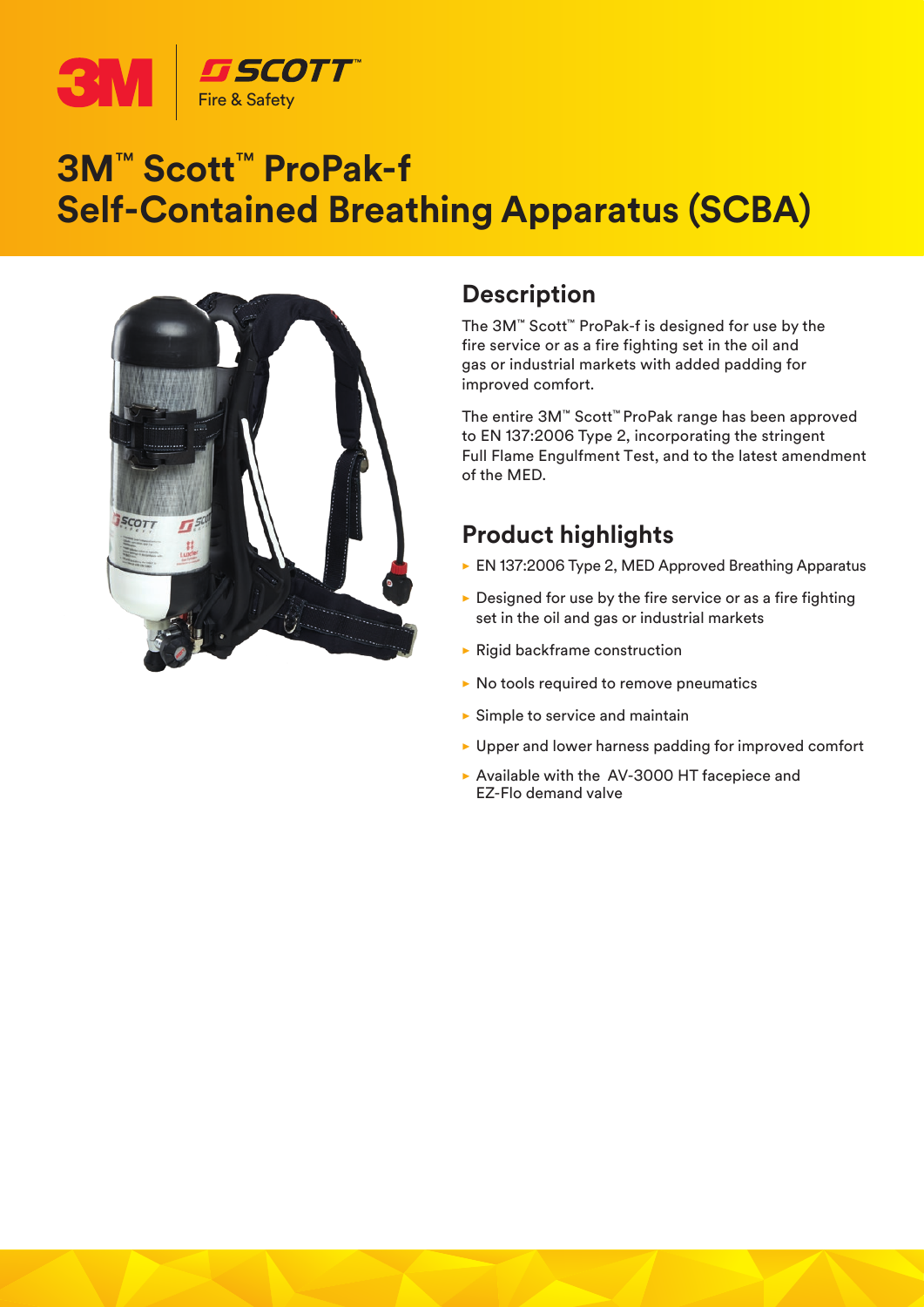# **3M**™ **Scott**™ **ProPak-f Self-Contained Breathing Apparatus (SCBA)**



### **Demand valve**

The ProPak-f is available with either a tempest or EZ-Flo demand valve, both featuring low inspiratory resistance, responsive dynamic performance, automatic first breath actuation and hands‑free bypass facility.

## **Reducing valve**

First stage pressure reducing valve featuring non-adjustable, spring loaded piston mechanism and outlet supply protected by pressure relief valve.

## **Communications**

3M Scott offers the EPIC 3 voice projection unit, which increases intelligibility when using Promask, Vision and AV-3000 HT.

The EPIC 3 Radio Interface offers full Bluetooth radio integration and voice projections, and for users that prefer a traditional radio interface we offer the Sabrecom communications interface that fully integrates with your existing radio and preferred choice of facemask. Both EPIC 3 RI and Sabrecom are intrinsically safe and approved to EN 136 Class 3.

# **Options**

The ProPak-f can be specified in many configurations including Duo, Split Demand Valve Coupling (SDC), Y-Piece (Y2C) and attachments for Airline, which can be used for Rescue Second Man and Decontamination. Cylinder quick connect and fast fill options are also available.